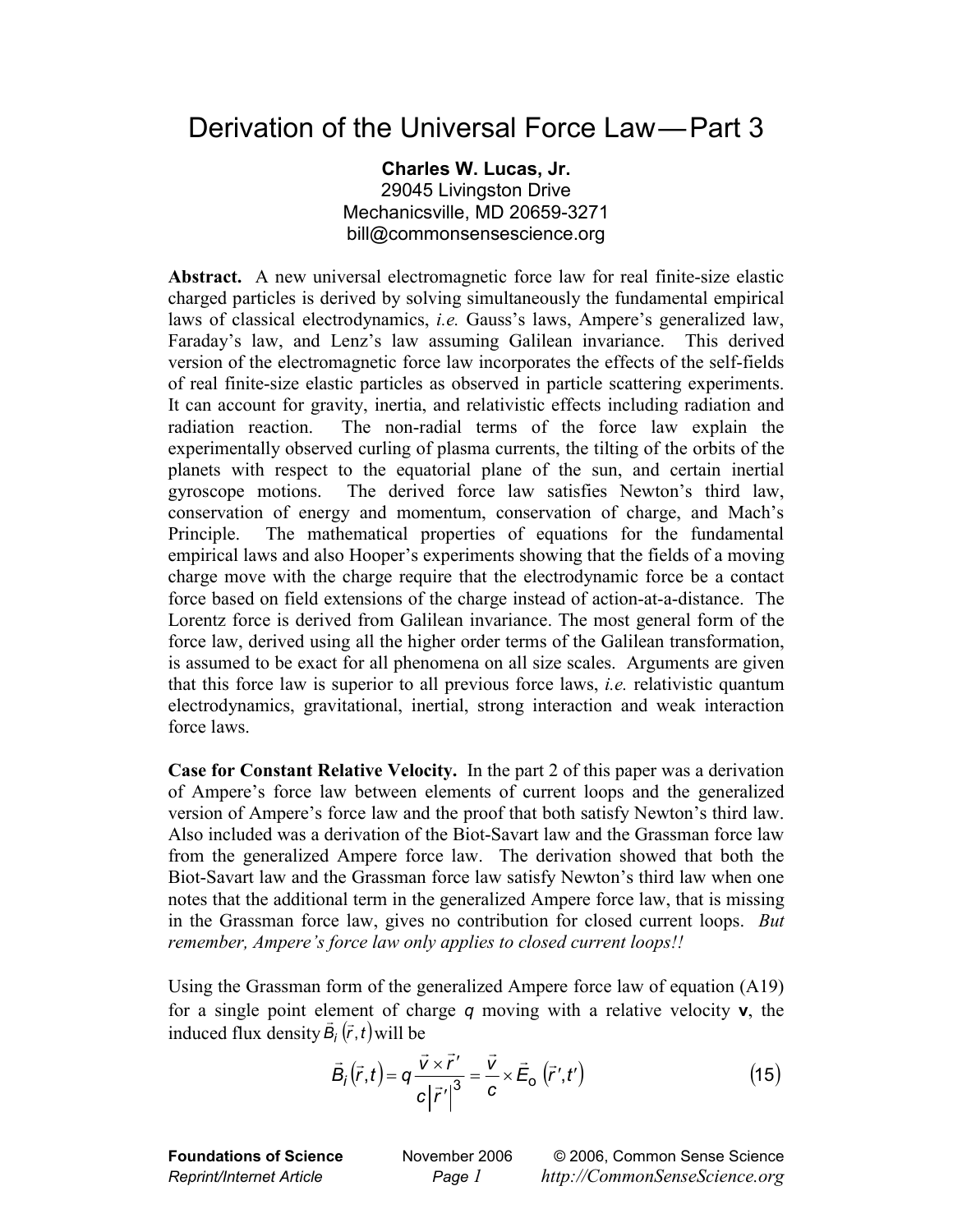

**Figure 1.** 

Induction Field Bi in the primed reference frame as observed in the unprimed reference frame due to charge *q* moving with velocity  $\vec{v}$ .

where the more familiar relativistic type notation of Figure 1 has been used for clarity. Note that equation (15) for a point element of charge gives the transformation of the  $\vec{E}_0(\vec{r}', t')$  field in the moving frame of reference to the induced field  $\vec{B}_i(\vec{r},t)$  in the observer's frame of reference. This is assumed valid for all velocities  $\vec{v}$  whether constant in time or changing, and will be used to obtain the fields of a charged particle with internal charge distribution. Note that if Ampere's law, as represented by equation (15), is cast into its usual Maxwell equation form

$$
\vec{\nabla} \times \vec{B}(\vec{r},t) = \frac{4\pi}{c} \vec{J}(\vec{r},t)
$$
 (16)

the reference frame transformation information of equation (15) is lost. Jackson [9a *p.* 138 or 9b *p.* 174 or 9c *p.* 179] points out that

$$
\nabla \times \vec{B}(\vec{r},t) = \frac{4\pi}{c} \vec{J}(\vec{r},t) + \frac{1}{c} \nabla \int \frac{\nabla' \cdot \vec{J}(\vec{r}',t')}{|\vec{r} - \vec{r}'|} d^3r' \tag{17}
$$

The second term on the right is not zero for finite size particles and induced selffield effects. For these reasons it appears that the covariant form of electrodynamics, based on Maxwell's equations, is technically incorrect. It is certainly not as fundamental as the empirical laws upon which Maxwell's equations are based.

From equation (15) the motion of the elementary charge *q* will produce an induced magnetic field  $\vec{B}_i(\vec{r},t)$ . In order to obtain the  $\vec{B}_i(\vec{r},t)$  field that an observer would see in his reference frame, a coordinate substitution, known as the Galilean transformation, is used to obtain the expression for  $\vec{B}_i(\vec{r},t)$  in terms of the unprimed coordinates, *i.e.* 

$$
\vec{r}' = \vec{r} - \vec{v}t - \frac{1}{2}\vec{a}t^2 - \frac{1}{6}\vec{a}t^3
$$
 ... and  $t' = t$   $c' \neq c$  (18)

where **v** is assumed to be constant in time and  $\mathbf{a} = 0$ . Note that classical

| <b>Foundations of Science</b>   | November 2006 | © 2006, Common Sense Science  |
|---------------------------------|---------------|-------------------------------|
| <b>Reprint/Internet Article</b> | Page 2        | http://CommonSenseScience.org |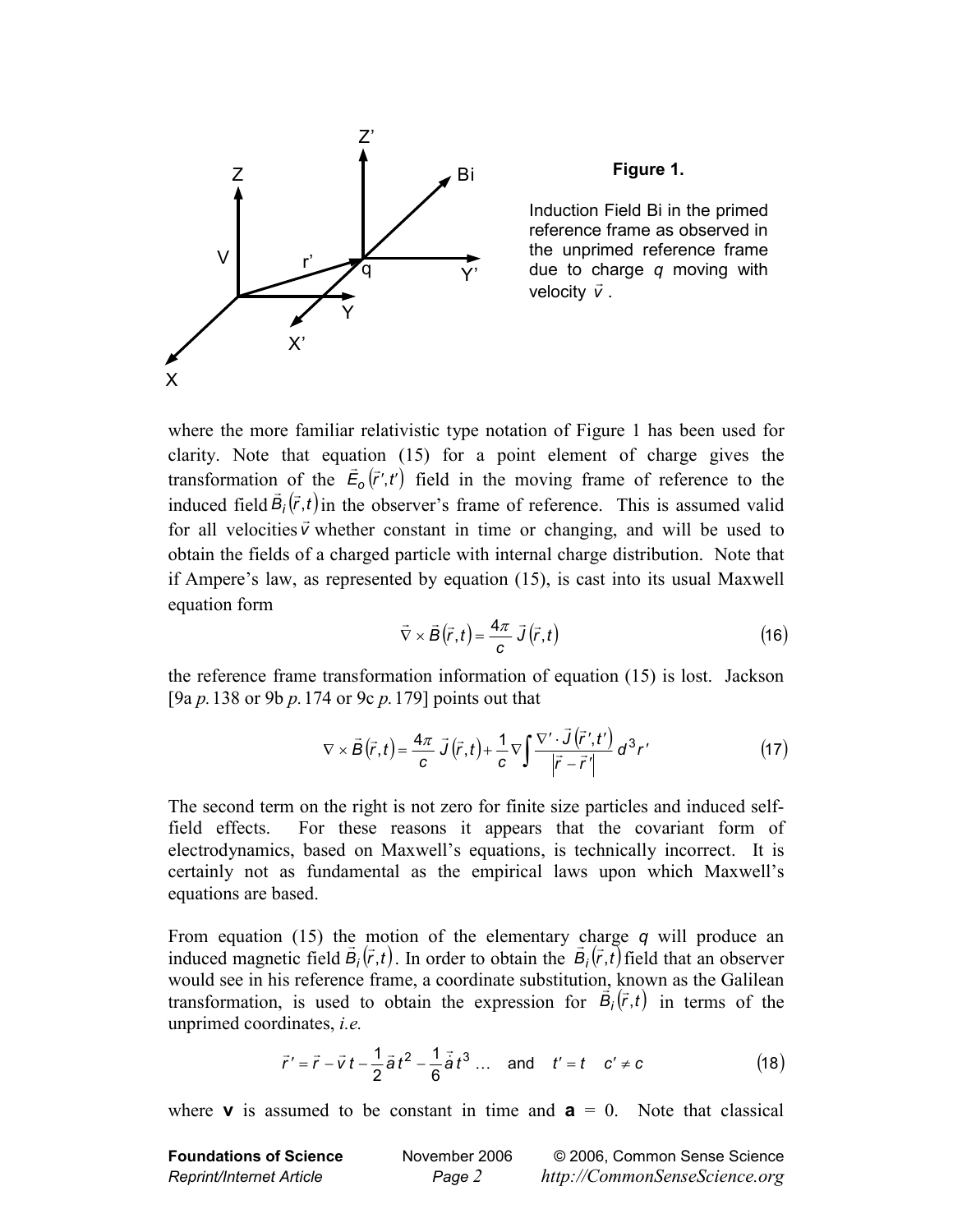electrodynamics was originally based on Galilean relativity which assumed instant action-at-a-distance for longitudinal forces due to the Coulomb gauge potential [9a *pp*. 181-183, 9b *pp*. 220-223, 9c *pp*. 240-242] and absolute time as defined above such that the retarded time  $\tau = t'-t = 0$ . Thus it was inconsistent in logic to introduce retardation effects in classical electrodynamics.

Note that  $\vec{B}_i(\vec{r},t)$  will be time varying. According to Faraday's law [9a *pp.* 170-173 or 9b *pp.* 210-213 or 9c *pp.* 208-211]  $d\vec{B}$   $(\vec{r}, t)/dt$  introduces an additional electric field  $\vec{E}_i(\vec{r},t)$ . The distribution of charge within the finite-size elastic elementary charged particle rearranges itself to be consistent with the induced fields. This rearrangement causes a change in the internal binding energy of the particle, and the kinetic energy is stored in the particle's external electromagnetic fields. Using the fundamental empirical equations of electrodynamics one can calculate the induced fields in order to obtain the total fields of the moving charged particle, *i.e.* where  $\vec{E}_o(\vec{r}, t')$  is the electrostatic field and  $\vec{E}_i(\vec{r}, t)$  is the induced field due to motion **v**.

$$
\vec{E}(\vec{r},t) = \vec{E}_o(\vec{r},t) + \vec{E}_i(\vec{r},t) \qquad \vec{B}(\vec{r},t) = \vec{B}_o(\vec{r},t) + \vec{B}_i(\vec{r},t)
$$
(19)

In 1957 Cullwick [12] published results of his research indicating that the magnetic flux loops discovered by Oersted [26] were actually in motion along the linear conductor in the direction of the electron current giving rise to it. The loops moved with the electron drift velocity. This result was confirmed experimentally by Hooper [13]. This means that when motion is involved  $\vec{E}(\vec{r},t)$  must be written in terms of the coordinates of its rest frame, *i.e.*  $\vec{E}(\vec{r},t)$  becomes  $\vec{E}(\vec{r}',t) = \vec{E}(\vec{r} - \vec{v}t - 1/2at^2 - \dots, t)$ . Faraday believed that the fields were an extension of the charge to infinity, that the field lines had tensile strength to attract and repel as shown in Figures 2a, 2b and 2c, and that light was merely a ripple of angular momentum in the fields of the charge [29].



Figure 2a. Repulsion of Positive charges Figure 2b. Attraction of Opposite Charges Figure 2c. Iron Filings Showing Field Lines

Another significant aspect of this work is that the induced  $\vec{B} \times \vec{v}$  field is not electrostatic in nature. According to Culwick [12], Hooper [13], and Moon and Spencer [14], this means that the superposition principle as applied to electrical

**Foundations of Science** November 2006 © 2006, Common Sense Science *Reprint/Internet Article Page 3 http://CommonSenseScience.org*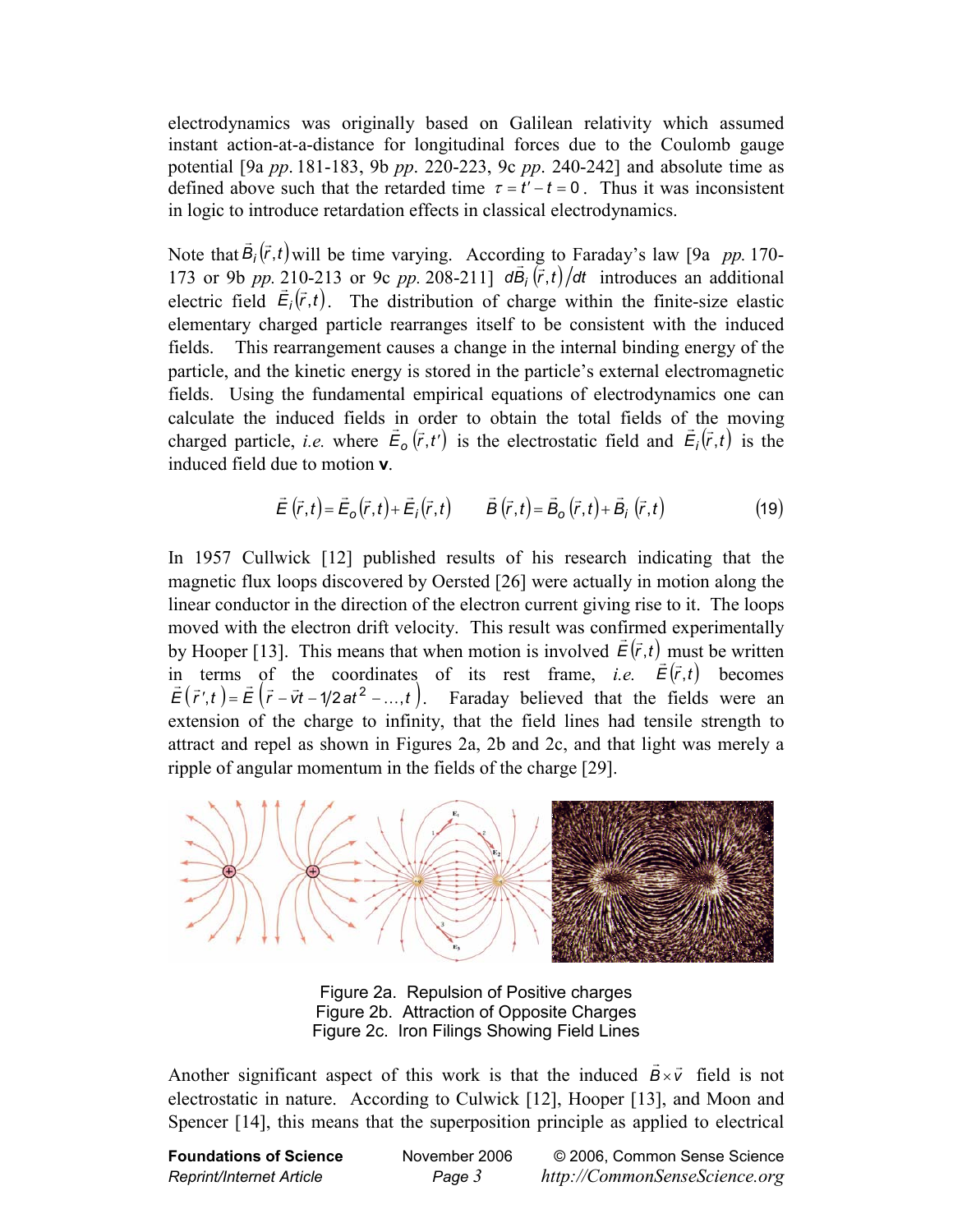fields does not hold for the  $\vec{B} \times \vec{v}$  generated fields. Thus in electrodynamics one must explicitly keep track of both electrostatic fields and the induced fields. Using the basic equations of electrodynamics one must calculate explicitly the induced fields in order to obtain the total fields of the moving charged particle. (Note that the covariant form of electrodynamics based upon Maxwell's equations assumes that the superposition principle holds and does not treat electrostatic and induced fields separately in disagreement with the experimental results cited [13]).

From the discussion above, equation (15) for a charged particle with finite size and internal charge structure with total charge *q* must be written in terms of the position of the charge in its current rest frame (See Figure 1 and note origin of  $\vec{B}_i$ ) in primed coordinate system).

$$
\vec{B}(\vec{r}',t') = \vec{B}_i(\vec{r}-\vec{v}t-1/2\vec{a}t^2-...,t) = \frac{\vec{v}}{c} \times (\vec{E}_o(\vec{r}',t') + \vec{E}_i(\vec{r}',t')) \tag{20}
$$

Note that  $\vec{B}_i$  is not a function of  $(\vec{r}, t)$  but of  $(\vec{r}', t') = (\vec{r} - \vec{v}t - 1/2\vec{a}t^2 - ... , t)$  due to the fact that the induced field remains attached to the charge and reflects all aspects of the motion of the charge. Assume that the particle with charge *q* is moving with relative velocity *v* in the z-direction and that from symmetry  $\vec{E}_i(\vec{r}', \vec{t}') = E_i(\vec{r}', t') \vec{r}' / |\vec{r}'|$  such that

$$
\vec{B}_i \left( \vec{r} - \vec{v}t - 1/2 \vec{a}t^2 - \dots, t \right) = \frac{\vec{v} \times \hat{r}'}{c} \frac{q}{|\vec{r}'|^2} + \vec{v} \times \vec{E}_i \left( \vec{r}', t' \right)
$$
(21)

Using the Galilean transformation of Equation (18) for constant relative velocity one obtains

$$
\vec{B}_i \left( \vec{r} - \vec{v}t, t \right) = \frac{v}{c} r \sin \theta \frac{q}{\left| \vec{r} - \vec{v}t \right|^3} \hat{\phi}' + \frac{v}{c} \sin \theta \ E_i \left( \vec{r} - \vec{v}t, t \right) \hat{\phi}' \tag{22}
$$

where spherical coordinates are used with

$$
\frac{\partial \vec{B}_i (\vec{r} - \vec{v}t, t)}{c \partial t} = \frac{v}{c} r \sin \theta \hat{\varphi}' \left[ \frac{3 q v (r \cos \theta - vt)}{c |\vec{r} - \vec{v}t|^5} + \frac{\partial}{r c \partial t} E_i (\vec{r} - \vec{v}t, t) \right]
$$
(23)

and

$$
\begin{aligned}\n\left|\vec{r}\right| &= \left|\vec{r} - \vec{v}t\right| = \sqrt{r^2 \sin^2 \theta + (r \cos \theta - vt)^2} \\
\vec{v} \times \vec{r}\right|' &= \vec{v} \times (\vec{r} - \vec{v}t) = \vec{v} \times \vec{r} = vr \sin \theta \hat{\varphi}'\n\end{aligned}
$$
\n(24)

Now the induced time varying magnetic field  $\vec{B}_i (\vec{r} - \vec{v}t, t)$  causes an electric field  $\vec{E}_i$  ( $\vec{r}$  – $\vec{v}$ *t*,*t*) to be induced. According to Faraday's law [9a *p*. 173 or 9b *p*. 213 or 9c *p.* 211] the changing magnetic flux linked by a circuit is proportional to the induced electric field around the circuit, *i.e.*

$$
\int_{C} \vec{E}_{i}'(\vec{r}',t') \cdot d\vec{l}' = -\frac{1}{c} \frac{d}{dt} \int_{S} \vec{B}_{i}(\vec{r} - \vec{v}t) \cdot \hat{n} \, da' \tag{25}
$$

**Foundations of Science** November 2006 © 2006, Common Sense Science *Reprint/Internet Article Page 4 http://CommonSenseScience.org*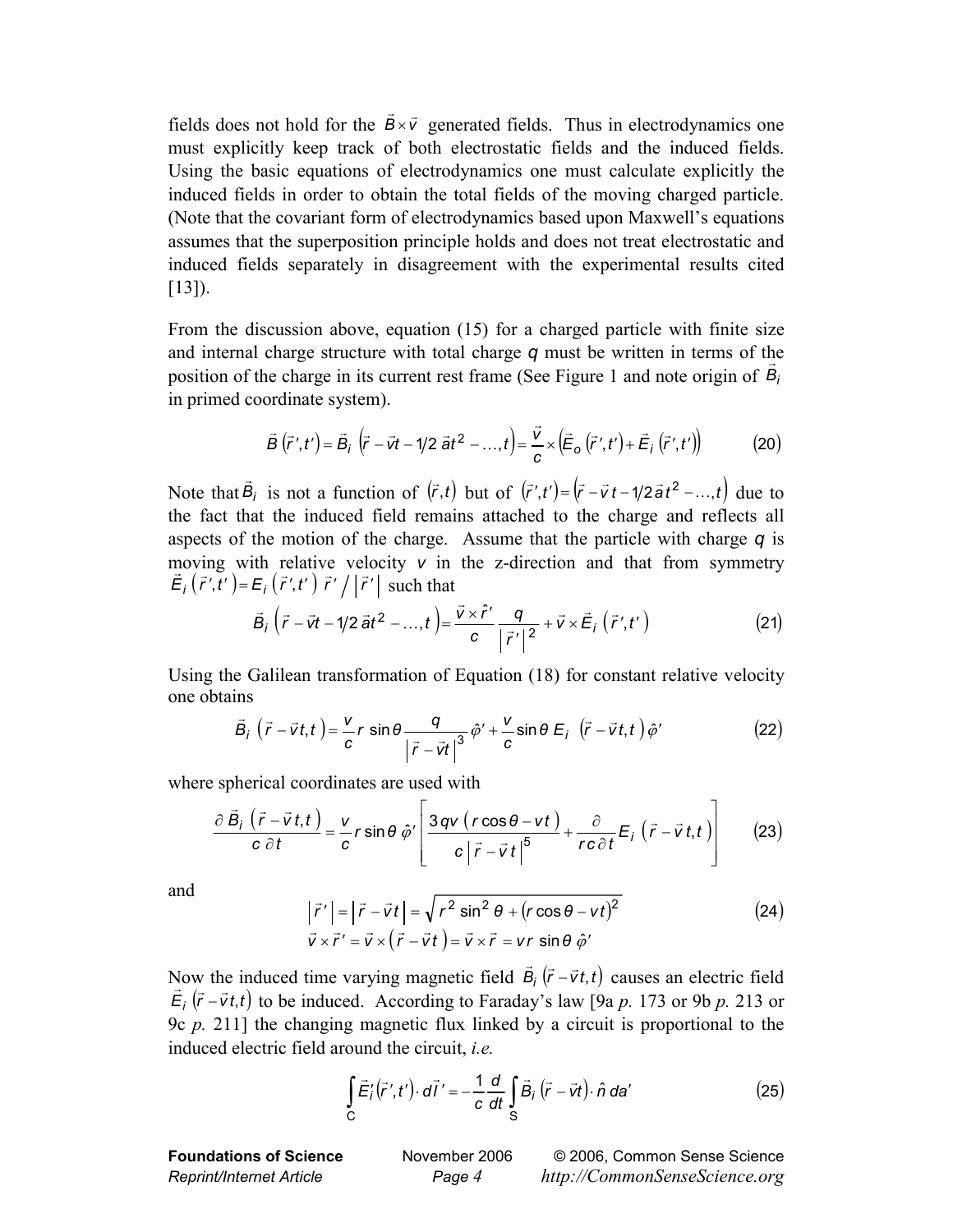where the circuits and fields are defined in Figure 3. Note that Faraday's law gives the relationship between  $\vec{E}_i^{\prime}(\vec{r}', t')$  in the moving frame to  $\vec{B}_i^{\prime}(\vec{r} - \vec{v} t, t)$  in the observer's frame. This relationship is lost if one casts Faraday's law into its usual covariant Maxwell equation form as shown below.



Faraday's law can be used as a second equation to go with equation (20) to solve for the induced  $\vec{B}_i$  and  $\vec{E}_i$  fields. *Eventually a complete set of all the fundamental equations of electrodynamics will be required to obtain the solution.* Faraday's law can be rewritten using Stokes Theorem as

$$
\int_{C} \left( \vec{E}_{i}'\left( \vec{r}',t'\right) - \frac{1}{c} \left( \vec{v} \times \vec{B}_{i}\left( \vec{r} - \vec{v}t,t \right) \right) \right) \cdot d\vec{l}' = \frac{1}{c} \oint_{S} \frac{\partial \vec{B}_{i}\left( \vec{r} - \vec{v}t,t \right)}{\partial t} \cdot \hat{n} \, da' \quad (26a)
$$

where use of the convective derivative

$$
\frac{d}{dt} = \frac{\partial}{\partial t} + \vec{v} \cdot \nabla' \tag{26b}
$$

gives

$$
\frac{d\vec{B}_i(\vec{r} - \vec{v}t,t)}{dt} = \frac{\partial \vec{B}_i(\vec{r} - \vec{v}t,t)}{\partial t} + (\vec{v} \cdot \vec{\nabla}') \vec{B}_i(\vec{r} - \vec{v}t,t)
$$
  
\n
$$
= \frac{\partial \vec{B}_i(\vec{r} - \vec{v}t,t)}{\partial t} + \vec{\nabla}' \times [\vec{B}_i(\vec{r} - \vec{v}t,t) \times \vec{v}] + \vec{v} (\vec{\nabla}' \cdot \vec{B}_i(\vec{r} - \vec{v}t,t))
$$
  
\n
$$
= \frac{\partial \vec{B}_i(\vec{r} - \vec{v}t,t)}{\partial t} + \vec{\nabla}' \times [\vec{B}_i(\vec{r} - \vec{v}t,t) \times \vec{v}]
$$
(26c)

since  $\vec{\nabla}' \cdot \vec{B} = 0$ .

This is a statement of Faraday's law applied to a moving circuit C. We could also apply Faraday's law to a circuit C instantaneously at rest with  $v = 0$ . In this case one obtains

$$
\oint_{C} \left[ \vec{E}'_i \left( \vec{r} - v't, t \right) \right] \cdot dI' = \frac{1}{c} \oint_{S} \frac{\partial B_i \left( \vec{r} - \vec{v}t, t \right)}{\partial t} \cdot \hat{n}' da' \tag{27}
$$

Galilean invariance requires that in this case  $\vec{E}' = \vec{E}$  and  $\vec{F}' = \vec{F}$ . Thus the lefthand sides of equations (26a) and (27) are equal giving

| <b>Foundations of Science</b>   | November 2006 | © 2006, Common Sense Science  |
|---------------------------------|---------------|-------------------------------|
| <b>Reprint/Internet Article</b> | Page 5        | http://CommonSenseScience.org |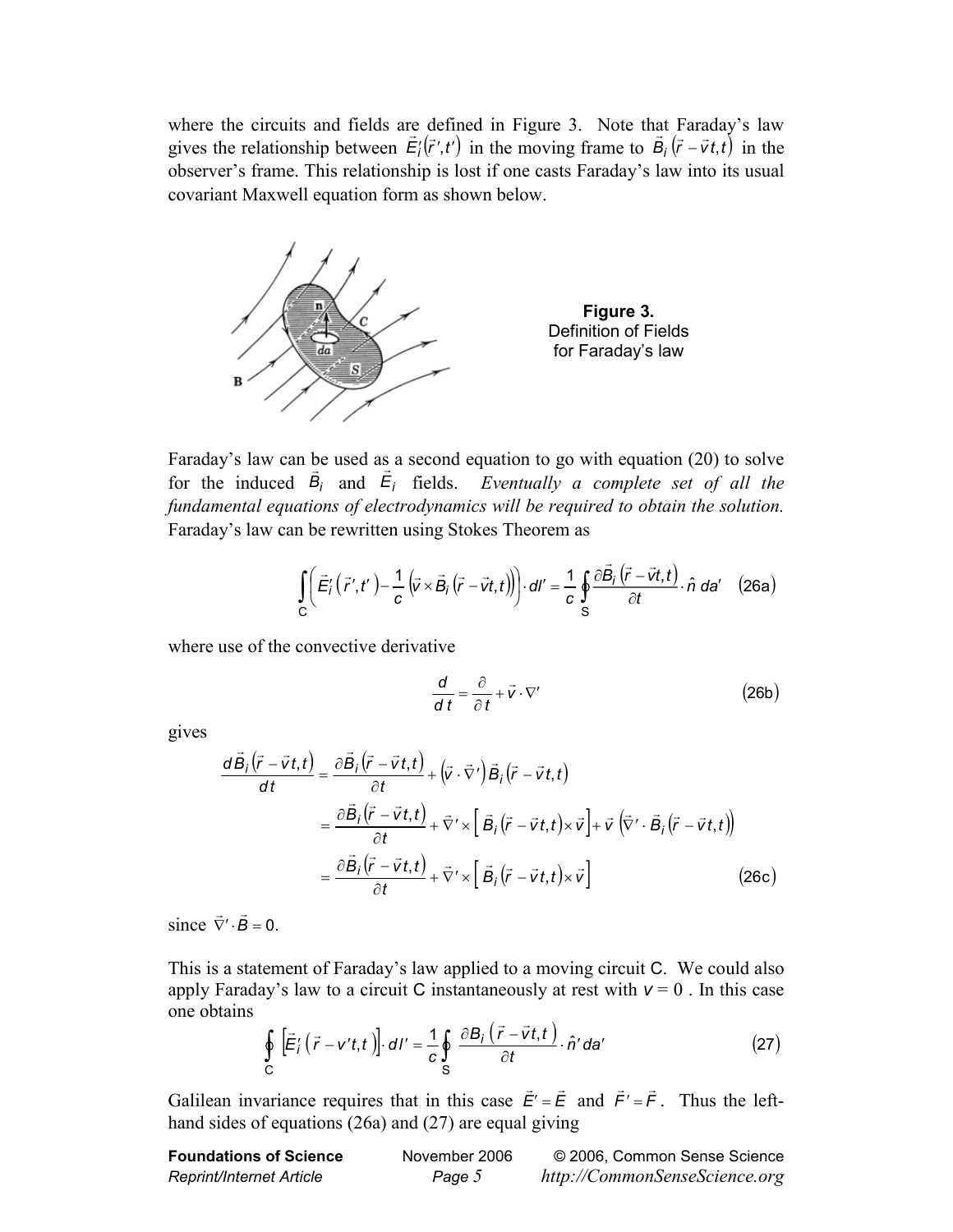$$
\vec{E}'_i(\vec{r}',t') = E_i(\vec{r}-\vec{v}t,t) + \frac{1}{c} [\vec{v} \times \vec{B}_i(\vec{r}-\vec{v}t,t)]
$$
\nor

\n
$$
\vec{F}'(\vec{r}',t') = \vec{F}'_0(\vec{r}',t') + \vec{F}'_i(\vec{r}',t') = q\vec{E}'_0(\vec{r}',t') + q\vec{E}'_1(\vec{r}',t')
$$
\n
$$
= q\vec{E}_0(\vec{r}-\vec{v}t,t) + q\vec{E}_i(\vec{r}-\vec{v}t,t) + \frac{q}{c} [\vec{v} \times \vec{B}_i(\vec{r}-\vec{v}t,t)]
$$
\nor

\n
$$
\vec{F}'(\vec{r}',t') = q\vec{E}(\vec{r}-\vec{v}t,t) + \frac{q}{c} [\vec{v} \times \vec{B}_i(\vec{r}-\vec{v}t,t)]
$$
\n(Lorentz's Force Law)

where static fields are identical in all frames of reference. Note that the Lorentz force law has been derived from Galilean invariance plus the experimental fact that fields are a physical extension of the charge making the electromagnetic force a contact type force.

Faraday's law of equation (26a) can be put into differential form by use of Stokes's theorem and equations (26b, 27a). The transformation of the line integral for the electric field into a surface integral leads to

$$
\int_{S} \left( \vec{\nabla}' \times \vec{E}_i \left( \vec{r} - \vec{v} t, t \right) + \frac{1}{c} \frac{\partial}{\partial t} \vec{B}_i \left( \vec{r} - \vec{v} t, t \right) \right) \cdot \hat{n}' \, d\mathbf{a}' = 0 \tag{28}
$$

Since the circuit C and the bounding surface S are arbitrary, the integrand must vanish at all points in space. Thus the differential form of Faraday's law for the special case  $\vec{v} = 0$  is

$$
\vec{\nabla}' \times \vec{E}_i \left( \vec{r} - \vec{v} t, t \right) = -\frac{1}{c} \frac{\partial}{\partial t} \vec{B}_i \left( \vec{r} - \vec{v} t, t \right)
$$
(29)

Note that for self-consistency the charge distribution within the finite-size elementary particle has been altered to produce the field  $\vec{E}(\vec{r}-\vec{v}t,t) = \vec{E}_o(\vec{r}-\vec{v}t,t) + \vec{E}_i(\vec{r}-\vec{v}t,t)$ , because the charge distribution is assumed to be in equilibrium with all forces or fields. Using equation (23) one may write Faraday's law in spherical coordinates as

$$
\vec{\nabla}' \times \vec{E}_i (\vec{r} - \vec{v}t, t) = \frac{\hat{r}'}{r \sin \theta} \left[ \frac{\partial}{\partial \theta} \left( \sin \theta \vec{E}_i (\vec{r}', t) \cdot \hat{\phi}' \right) - \frac{\partial}{\partial \varphi} \left( \vec{E}_i (\vec{r}', t) \cdot \hat{\theta}' \right) \right]
$$
(30)  
+  $\hat{\theta}' \left[ \frac{1}{r \sin \theta} \frac{\partial}{\partial \varphi} \left( \vec{E}_i (\vec{r}', t) \cdot \hat{r}' \right) - \frac{1}{r} \frac{\partial}{\partial r} \left( r \vec{E}_i (\vec{r}', t) \cdot \hat{\phi}' \right) \right]$   
+  $\frac{\hat{\phi}'}{r} \left[ \frac{\partial}{\partial r} \left( r \vec{E}_i \cdot \hat{\theta}' \right) - \frac{\partial}{\partial \theta} \left( \vec{E}_i (\vec{r}', t) \cdot \hat{r}' \right) \right]$   
=  $\frac{1}{c} \frac{\partial}{\partial t} \vec{B}_i (\vec{r}', t) = -\frac{v}{c} r \sin \theta \left[ \frac{3qv(r \cos \theta - vt)}{c |\vec{r} - \vec{v} t|^5} + \frac{1}{rc} \frac{\partial}{\partial t} \vec{E}_i (\vec{r} - \vec{v} t, t) \right] \hat{\phi}'$ 

The symmetry of  $\partial \vec{B}_i(\vec{r} - v't)/\partial t \propto \hat{\varphi}$  and  $\vec{E}_i(\vec{r} - v't) \propto \hat{r}$  allows equation (30) to be reduced to

**Foundations of Science** November 2006 © 2006, Common Sense Science *Reprint/Internet Article Page 6 http://CommonSenseScience.org*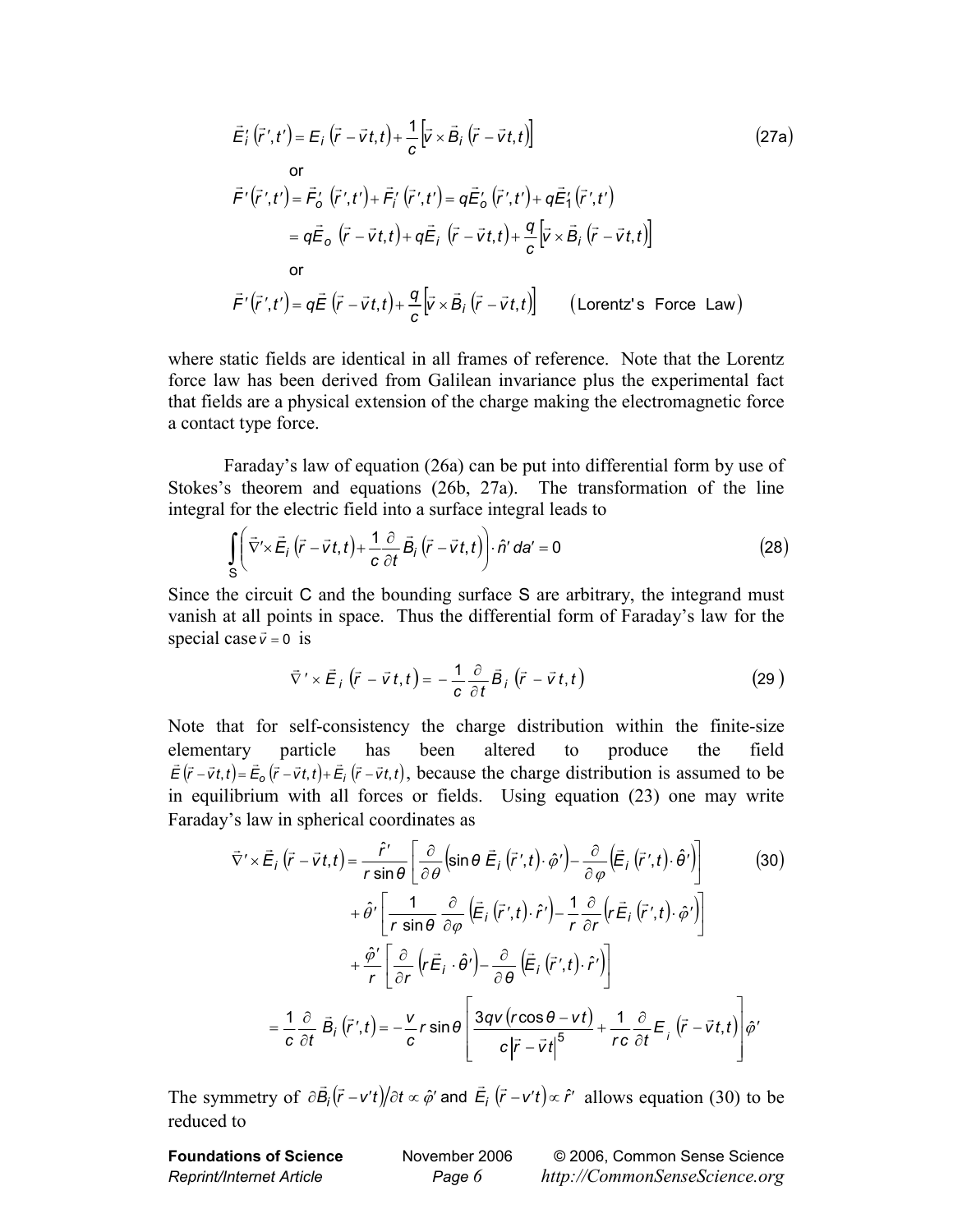$$
-\frac{1}{r}\frac{\partial}{\partial\theta'}E_i(\vec{r}-\vec{v}t,t)\hat{\varphi}'=-\frac{v}{c}r\sin\theta\left[\frac{3qv(r\cos\theta-vt)}{c|\vec{r}-\vec{v}t|^5}+\frac{1}{rc}\frac{\partial}{\partial t}E_i(\vec{r}-\vec{v}t,t)\right]\hat{\varphi}' \quad (31)
$$
  
and  

$$
\frac{1}{r\sin\theta}\frac{\partial}{\partial\varphi'}E_i(\vec{r}-\vec{v}t,t)\hat{\theta}'=0
$$

or rearranging the top equation and integrating over *θ* obtain

$$
\int_{0}^{\theta'} dE_{i} (\vec{r} - \vec{v}t, t) = E_{i} (\vec{r} - \vec{v}t, t) - E_{i} (\vec{r} - \vec{v}t, t)|_{\theta'=0}
$$
\n
$$
= \frac{3v^{2}r^{2}q}{c^{2}} \int_{0}^{\theta'} \frac{(r \cos \theta' - vt)}{|\vec{r} - \vec{v}t|^{5}} \sin \theta' d\theta'
$$
\n
$$
+ \frac{vr^{2}}{c} \int_{0}^{\theta'} \frac{\partial}{rc \partial t} E_{i} (\vec{r} - \vec{v}t, t) \sin \theta' d\theta'
$$
\n(32)

where the constant  $\vec{E}_i (\vec{r} - \vec{v}t, t) \big|_{\theta=0}$  diminishes the original electrostatic field. From Lenz's law and symmetry of local forces,  $\vec{E}_i (\vec{r} - \vec{v}t, t) \big|_{\theta=0}$  should oppose the induced field  $E_i(\vec{r} - \vec{v}t, t)\hat{r}'$ , which is proportional to the moving static field  $E_o(\vec{r} - \vec{v}t, t)\hat{r}'$ , *i.e.* 

$$
E_i(\vec{r} - \vec{v}t, t) \big|_{\theta' = 0} \hat{r}' = -\lambda E_o(\vec{r} - \vec{v}t, t)\hat{r}' \qquad (33)
$$

The use of Lenz's law allows one to satisfy Mach's principle [28]. According to Mach any correct physical theory must take into account all the charges and masses in the universe in a consistent way, because the electromagnetic and gravitational forces have infinite range. Since all massive particles seem to have charge structure, the use of Lenz's law appears to satisfy Mach's principle by taking into account the electromagnetic interaction of all other particles in the universe. Einstein's Special Relativity Theory (SRT) incorporating the Lorentz transformation does not satisfy Mach's principle. The covariant form of electrodynamics based on Maxwell's equations also fails to satisfy Mach's principle.

Equation (32) can be solved by iterative substitution for  $E_i(\vec{r} - \vec{v}t, t)$  where each successive iteration takes into account the next order of the induced field effect. In order to obtain the results observed in the laboratory frame, it is necessary to evaluate  $E_i (\vec{r} - \vec{v}t, t)|_{t=0}$  at  $t = 0$  when the moving frame coincides with the laboratory frame after all terms for a given iteration have been evaluated. In order to simplify the iteration of successive terms the  $\vec{r}' = \vec{r} - \vec{v}t$  terms are left in place in order to keep track of the correct power of  $\vec{r}$  for the derivative in the iterative term. The *vt* ( $cos\theta - 1$ ) terms are explicitly dropped for  $t = 0$ . Substituting equation (33) into equation (32) and using  $\beta = v/c$  obtain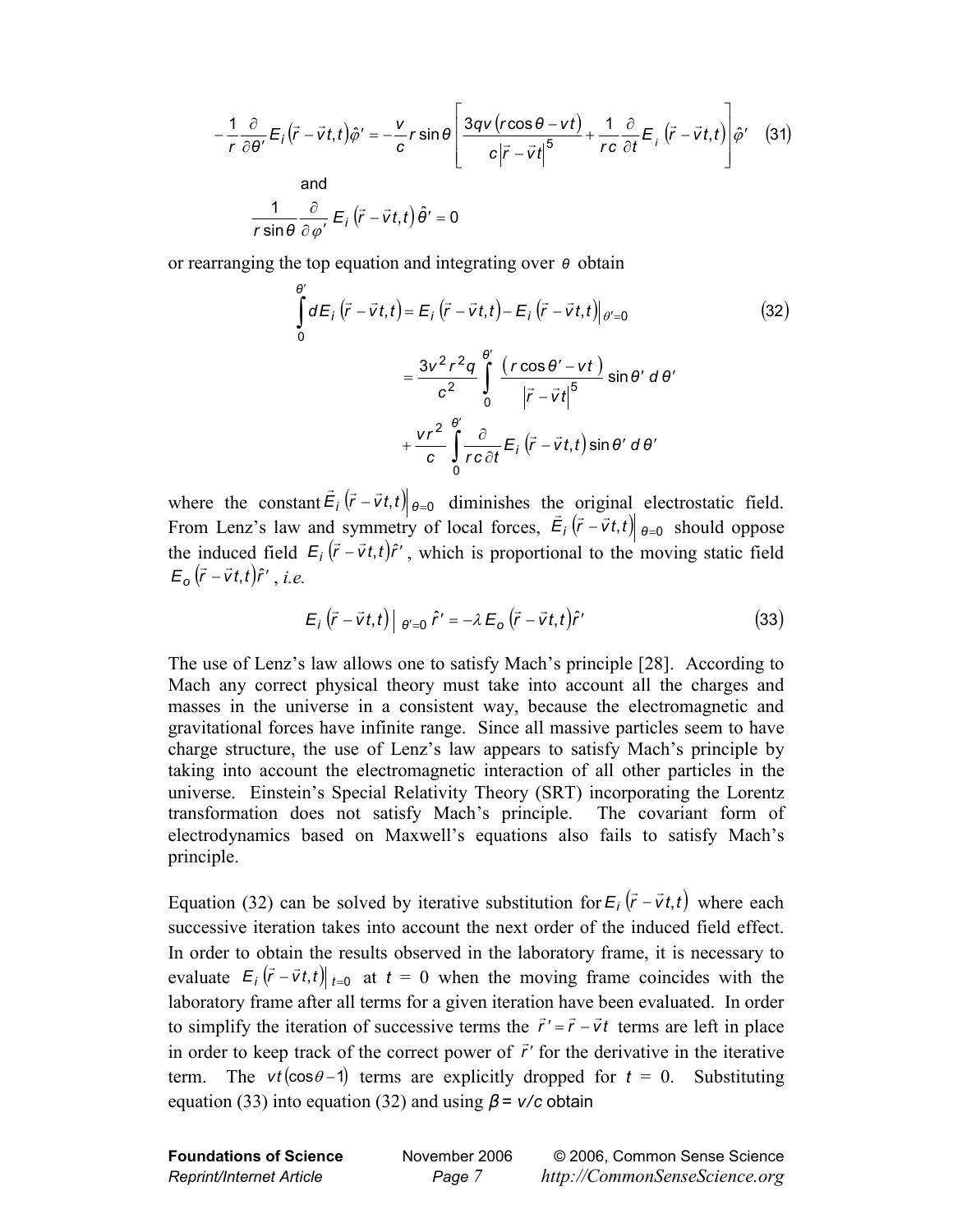$$
E_{i}(\vec{r} - \vec{v}t, t)|_{t=0} + \lambda E_{o}(\vec{r} - \vec{v}t, t)|_{t=0}
$$
\n
$$
= 3r^{2} \beta^{2} \left[ \frac{q}{|\vec{r} - \vec{v}t|^{5}} \left( \frac{r}{2} \sin^{2} \theta' + vt(\cos \theta' - 1) \right) \right]_{t=0}
$$
\n
$$
+ \beta r^{2} \int_{0}^{\theta'} \frac{\partial}{r c \partial t} E_{i}(\vec{r} - \vec{v}t, t) \sin \theta' d\theta'|_{t=0}
$$
\n(34)

 $\mathbf{r}$ 

Iterating equation (34) obtain

$$
E_{i}(\vec{r} - \vec{v}t, t)|_{t=0} = \frac{3}{2} \beta^{2} r^{3} \frac{q}{|\vec{r} - \vec{v}t|^{5}} \sin^{2}\theta \Big|_{t=0} - \lambda r \frac{q}{|\vec{r} - \vec{v}t|^{3}} \Big|_{t=0}
$$
\n
$$
+ \beta r^{2} \int_{0}^{\theta} \frac{\partial}{r c \partial t} \left( \frac{3}{2} \beta^{2} r^{3} \frac{q}{|\vec{r} - \vec{v}t|^{5}} \sin^{2}\theta' - \lambda r \frac{q}{|\vec{r} - \vec{v}t|^{3}} + \beta r^{2} \int_{0}^{\theta'} \frac{\partial}{r c \partial t} E_{i}(\vec{r} - \vec{v}t, t) \sin\theta d\theta \right) \sin\theta' d\theta' \Big|_{t=0}
$$
\n(35)

 $\overline{1}$ 

$$
E_i(\vec{r} - \vec{v}t, t) = \frac{3}{2} \beta^2 r^3 \frac{q}{|\vec{r} - \vec{v}t|^5} \sin^2 \theta' - \lambda r \frac{q}{|\vec{r} - \vec{v}t|^3}
$$
(35a)  
+  $\beta r^2 \int_0^{\theta'} \left( \frac{3}{2} \beta^2 r^3 \frac{q}{|\vec{r} - \vec{v}t|^7} 5 \beta r \cos \theta' \sin^2 \theta' - \frac{\lambda r q}{|\vec{r} - \vec{v}t|^5} 3 \beta r \cos \theta' \right) \sin \theta' d\theta'$   
+  $\beta^2 r^4 \int_0^{\theta} \frac{\partial}{r c \partial t} \left[ \int_0^{\theta'} \frac{\partial}{r c \partial t} E_i(\vec{r} - \vec{v}t, t) \sin \theta d\theta \right] \sin \theta' d\theta'$ 

In order to obtain the terms from the first iteration, one can finish taking the  $t = 0$ and  $\theta = \theta'$  to obtain

$$
E_{i}(r) = \frac{q}{r^{2}} \frac{3\beta^{2}}{2} \sin^{2}\theta - \frac{\lambda q}{r^{2}} + \frac{q}{r^{2}} \frac{15\beta^{4}}{2} \int_{0}^{\theta} \sin^{3}\theta \, d\sin\theta - \frac{\lambda q 3\beta^{2}}{r^{2}} \int_{0}^{\theta} \sin\theta \, d\sin\theta \qquad (36)
$$
  

$$
= \frac{q}{r^{2}} \frac{3\beta^{2}}{2} \sin^{2}\theta - \frac{\lambda q}{r^{2}} + \frac{q}{r^{2}} \frac{15\beta^{4}}{8} \sin^{4}\theta - \frac{\lambda q}{r^{2}} \frac{3\beta^{2}}{2} \sin^{2}\theta
$$
  

$$
= \frac{q}{r^{2}} \left[ \frac{3}{2}\beta^{2} \sin^{2}\theta + \frac{15\beta^{4}}{8} \sin^{4}\theta \right] - \frac{\lambda q}{r^{2}} \left[ 1 + \frac{3}{2}\beta^{2} \sin^{2}\theta \right]
$$
  

$$
= E_{o}(r) \left[ \frac{3}{2}\beta^{2} \sin^{2}\theta + \frac{15\beta^{4}}{8} \sin^{4}\theta \right] - \lambda E_{o}(r) \left[ 1 + \frac{3}{2}\beta^{2} \sin^{2}\theta \right]
$$

Solving for  $\vec{E}(\vec{r}) = \vec{E}_o(\vec{r}) + \vec{E}_i(\vec{r})$  obtain

**Foundations of Science** November 2006 © 2006, Common Sense Science *Reprint/Internet Article Page 8 http://CommonSenseScience.org*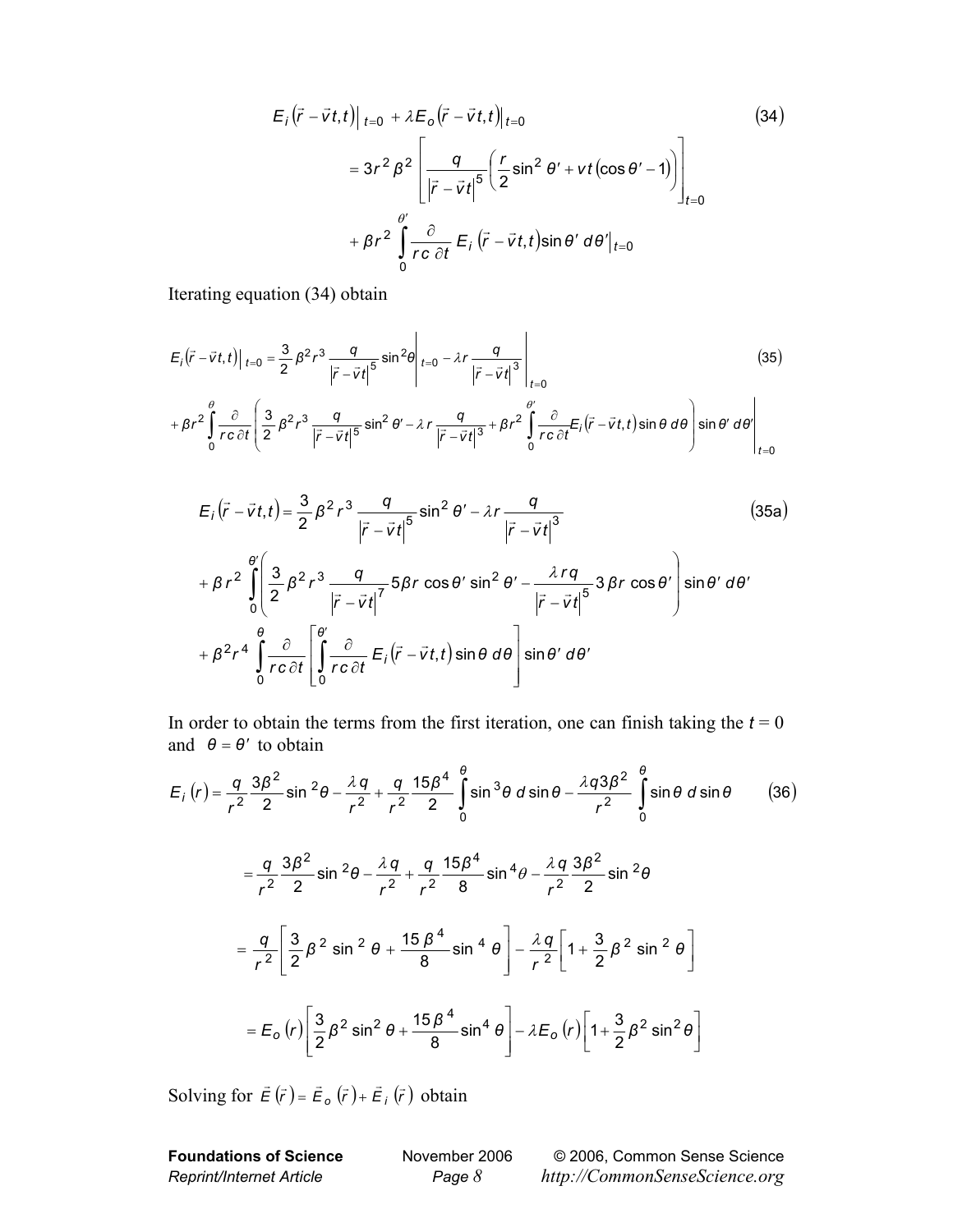$$
\vec{E}(\vec{r}) = \vec{E}_o(\vec{r}) + \vec{E}_i(\vec{r})
$$
\n
$$
= \vec{E}_o(\vec{r}) \bigg[ 1 + \frac{3}{2} \beta^2 \sin^2 \theta + \frac{15\beta^4}{8} \sin^4 \theta + \dots \bigg] - \lambda E_o(r) \bigg[ 1 + \frac{3}{2} \beta^2 \sin^2 \theta + \dots \bigg]
$$
\n(37)

Using the binomial expansion

$$
\left(1 - \beta^2 \sin^2 \theta\right)^{-3/2} = 1 + \frac{3}{2} \beta^2 \sin^2 \theta + \frac{15}{8} \beta^4 \sin^4 \theta + \frac{35}{16} \beta^6 \sin^6 \theta + \cdots \tag{38}
$$

to sum the series of iteration terms gives

$$
E(\vec{r}) = E_o(\vec{r}) + E_i(\vec{r}) = \vec{E}_o(\vec{r}) \frac{(1-\lambda)}{\left(1 - \beta^2 \sin^2 \theta\right)^{3/2}}
$$
(39)

Equation (39) gives the resultant self-consistent electric field of an elastic finitesize moving charged particle with total charge *q* as seen by an observer in his frame of reference.

In order to evaluate the constant  $\lambda$  one uses Gauss's law for electric charge [9a  $p$ . 4 or 9b *p.* 30 or 9c *p.* 27]. From Figure 4



Using a spherical surface centered about the charge distribution *q* with spherical coordinates and noting that  $\vec{E}(\vec{r})$  and  $\hat{n}$  will then be in the same direction, equation (40) becomes

$$
4\pi q = \int_{0}^{2\pi} \int_{0}^{\pi} \vec{E}_{o}(\vec{r}) \frac{(1-\lambda)}{(1-\beta^{2} \sin^{2}\theta)^{3/2}} r^{2} \sin \theta d\theta d\phi = 4\pi q \frac{1-\lambda}{1-\beta^{2}}
$$
(41)

where

$$
\int_{0}^{\pi} \left(1 - \beta^2 \sin^2 \theta\right)^{-3/2} \sin \theta \, d\theta = \frac{2}{1 - \beta^2} \quad \text{and} \quad E_o = \frac{q}{r^2} \tag{42}
$$

So  $\lambda$  must be equal to  $\beta^2$  in order for the total flux of  $\vec{E}(\vec{r})$  to be conserved. Thus the expression for the self-consistent fields may be written as

$$
\vec{E}(\vec{r}) = \vec{E}_o(\vec{r}) \frac{1 - \beta^2}{\left(1 - \beta^2 \sin^2 \theta\right)^{3/2}}
$$
\n
$$
\vec{B}_i(\vec{r}) = \frac{\vec{v}}{c} \times \vec{E}(\vec{r})
$$
\n(43)

**Foundations of Science** November 2006 © 2006, Common Sense Science *Reprint/Internet Article Page 9 http://CommonSenseScience.org*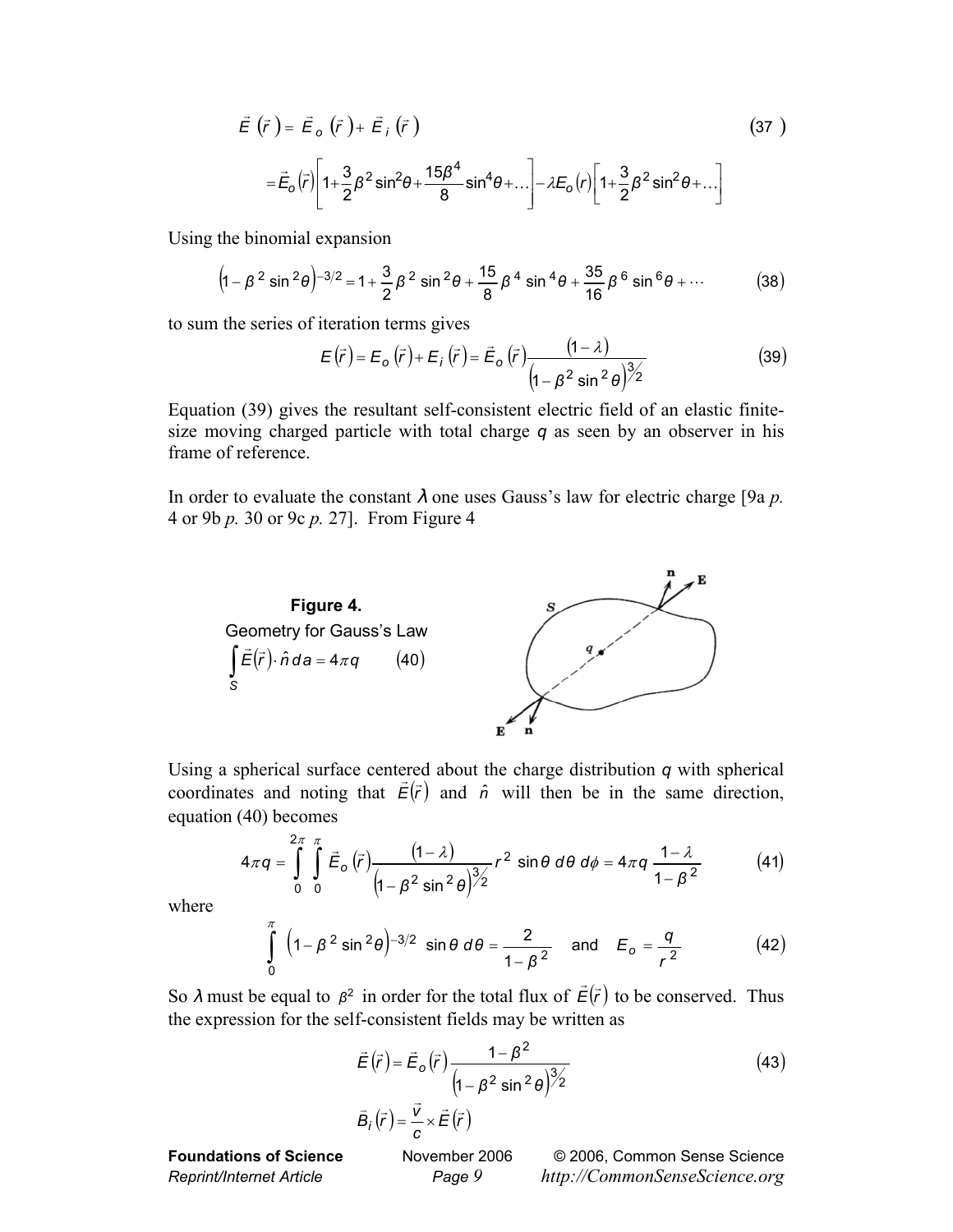Equation (43) is the derived version of the  $\vec{E}$  and  $\vec{B}$  fields in the lab frame to order **v** in the Galilean transformation. This equation is precisely the same as one would obtain from Special Relativity Theory using the Lorentz transformation for the electric and magnetic fields observed in the observer's frame of reference for a point charge *q* passing by with relative uniform velocity **v** [9b *p.* 555 or 9c *p.* 560]. Although the mathematical expressions are the same, only this derivation is based upon causality and the fundamental empirical laws of electrodynamics using real particles with finite size and an internal charge structure and contact forces satisfying Mach's principle. *Perhaps the most significant observation of all is that the scheme of Special Relativity Theory only imitates the self-field effects to order v in the Galilean transformation. The terms involving acceleration and other higher order time derivatives are missing!* 

Now the total electromagnetic force  $\vec{F}$  exerted by the moving charge distribution on a test charge *q'* is

$$
\vec{F}(\vec{r}, \vec{v}, \ldots) = q' \left( \vec{E}(\vec{r}) + \frac{\vec{v}}{c} \times \vec{B}_{i}(\vec{r}) \right)
$$
\n
$$
= q' \left| \vec{E}_{o}(\vec{r}) \right| \frac{\left(1 - \beta^{2}\right)}{\left(1 - \beta^{2} \sin^{2} \theta\right)^{3/2}} \left[ \left(1 - \beta^{2} + \beta^{2} \cos^{2} \theta\right) \hat{r} - \left(\vec{\beta} \cdot \hat{r}\right) \hat{r} \times \left(\vec{r} \times \vec{B}\right) \right]
$$
\n
$$
= q' \left| \vec{E}_{o}(\vec{r}) \right| \frac{\left(1 - \beta^{2}\right)}{\left(1 - \beta^{2} \sin^{2} \theta\right)^{3/2}} \left[ \left(1 - \beta^{2} \sin^{2} \theta\right) \hat{r} - \left(\vec{\beta} \cdot \hat{r}\right) \hat{r} \times \left(\vec{r} \times \vec{B}\right) \right]
$$
\n
$$
= q' \left| \vec{E}_{o}(\vec{r}) \right| \frac{\left(1 - \beta^{2}\right)}{\left(1 - \beta^{2} \sin^{2} \theta\right)^{3/2}} - q' \left| \vec{E}_{o}(\vec{r}) \right| \frac{\left(1 - \beta^{2}\right)\left(\vec{\beta} \cdot \hat{r}\right) \hat{r} \times \left(\vec{r} \times \vec{B}\right)}{\left(1 - \beta^{2} \sin^{2} \theta\right)^{3/2}}
$$
\n(10.40)

where the identities below were used.

$$
\frac{\vec{v}}{c} \times \left[ \frac{\vec{v}}{c} \times \vec{E}_o(\vec{r}) \right] = \frac{\vec{v}}{c} \cdot \vec{E}_o(\vec{r}) \frac{\vec{v}}{c} - \frac{\vec{v}^2}{c^2} \vec{E}_o(\vec{r})
$$
\n
$$
= \frac{\vec{v}}{c} \cdot \vec{E}_o(\vec{r}) \left[ \frac{(\vec{v} \cdot \hat{r})\hat{r}}{c} - \frac{\hat{r} \times (\hat{r} \times \vec{v})}{c} \right] - \frac{\vec{v}^2}{c^2} \vec{E}_o(\vec{r})
$$
\n(45)

where

$$
\vec{v} = \vec{v} - (\vec{v} \cdot \hat{r})\hat{r} + (\vec{v} \cdot \hat{r})\hat{r} = (\vec{v} \cdot \hat{r})\hat{r} - \hat{r} \times (\hat{r} \times \vec{v})
$$

$$
\hat{r} \times (\hat{r} \times \vec{v}) = (\hat{r} \cdot \vec{v})\hat{r} - (\hat{r} \cdot \hat{r})\vec{v} = (\hat{r} \cdot \vec{v})\hat{r} - \vec{v}
$$

Equation (44) is a derived version of the extended Weber's force  $\vec{F}_W$  for an elastic finite-size charged particle to order **v** in the Galilean transformation. The electromagnetic potential *U* corresponding to equation (44) for the Weber force that is accurate to order **v** in the Galilean transformation is

$$
U = \frac{qq'}{R} \frac{\left(1 - \beta^2\right)}{\left(1 - \beta^2 \sin^2 \theta\right)^{1/2}} = qq' \frac{\left(1 - \beta^2\right)}{\left[\bar{\kappa}^2 - \frac{\left(\bar{\kappa} \times (\bar{\kappa} \times \bar{\beta})\right)^{2}}{\bar{\kappa}^2}\right]^{1/2}}
$$
(46)

**Foundations of Science** November 2006 © 2006, Common Sense Science *Reprint/Internet Article Page 10 http://CommonSenseScience.org*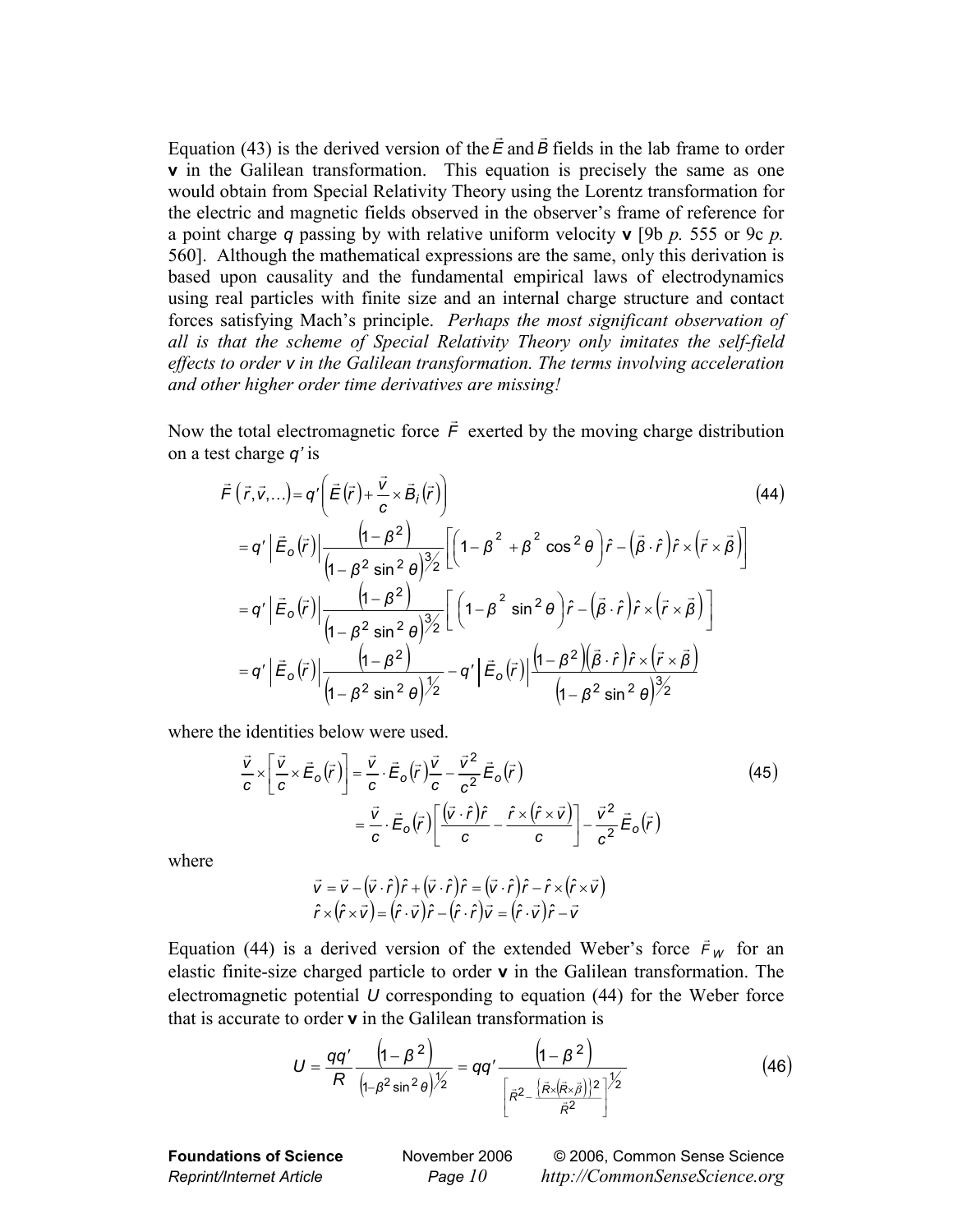**Case for Relative Acceleration.** Assuming that the electromagnetic potential is a regular function and well-behaved, one can obtain some of the acceleration terms of the force by treating the velocity as a function of time.

$$
\vec{V} \cdot \vec{F}' = -\frac{dU(\vec{R}, \vec{V},...)}{dt} = -\frac{d}{dt} \left[ \frac{qq'(1-\vec{\beta}^2)}{\left[\vec{R}^2 - \frac{\left\{\vec{R}\times(\vec{R}\times\vec{\beta})\right\}^2}{\vec{R}^2}\right]^{\frac{1}{2}}} \right] = -qq'\left[ \frac{\frac{d}{dt}(-\vec{\beta}^2)}{\left[\vec{R}^2 - \frac{\left\{\vec{R}\times(\vec{R}\times\vec{\beta})\right\}^2}{\vec{R}^2}\right]^{\frac{1}{2}}} + \frac{\left(1-\vec{\beta}^2\right)\frac{-1}{2}\frac{d}{dt}\left[\vec{R}^2 - \frac{\left\{\vec{R}\times(\vec{R}\times\vec{\beta})\right\}^2}{\vec{R}^2}\right]^{\frac{3}{2}}}{\left[\vec{R}^2 - \frac{\left\{\vec{R}\times(\vec{R}\times\vec{\beta})\right\}^2}{\vec{R}^2}\right]^{\frac{3}{2}}} \right]
$$
(47a)

$$
=q\,q'\left[\frac{\frac{2}{c^2}\vec{V}\cdot\vec{A}}{\left[\bar{R}^2-\frac{\left\{\bar{R}\times\left(\bar{R}\times\vec{\beta}\right)\right\}^2}{\bar{R}^2}\right]^{\frac{1}{2}}}+\frac{\left(1-\bar{\beta}^2\right)\left[2\bar{R}\cdot\vec{V}+\left\{\bar{R}\times\left(\bar{R}\times\vec{\beta}\right)\right\}^2\left(\frac{-2}{\bar{R}^4}\right)\bar{R}\cdot\vec{V}\right]}{\left[\bar{R}^2-\frac{\left\{\bar{R}\times\left(\bar{R}\times\vec{\beta}\right)\right\}^2}{\bar{R}^2}\right]^{\frac{3}{2}}+\frac{\left(1-\bar{\beta}^2\right)}{2}\frac{2\bar{R}\times\left(\bar{R}\times\vec{\beta}\right)\cdot d}{\bar{R}^2}\cdot\frac{d\left(\bar{R}\cdot\vec{R}\right)-\bar{\beta}\left(\bar{R}\cdot\vec{R}\right)\right)}{\left[\bar{R}^2-\frac{\left\{\bar{R}\times\left(\bar{R}\times\vec{\beta}\right)\right\}^2}{\bar{R}^2}\right]^{\frac{3}{2}}}\right]^{3/2}\left[\bar{R}^2-\frac{\left\{\bar{R}\times\left(\bar{R}\times\vec{\beta}\right)\right\}^2}{\bar{R}^2}\right]^{\frac{3}{2}}\right]
$$
(47b)

$$
=qq'\left[\frac{\frac{2}{c^{2}}\vec{V}\cdot\vec{A}}{\left[\vec{R}^{2}-\frac{\{\vec{R}\times(\vec{R}\times\vec{B})\}^{2}}{\vec{R}^{2}}\right]^{2}\right]^{2}+ \left(1-\vec{\beta}\right)\frac{\left[\vec{R}\cdot\vec{V}\left(1-\frac{\{\vec{R}\times(\vec{R}\times\vec{B})\}^{2}}{\vec{R}^{4}}\right)\right]}{\left[\vec{R}^{2}-\frac{\{\vec{R}\times(\vec{R}\times\vec{B})\}^{2}}{\vec{R}^{2}}\right]^{2}\right]}+\left(1-\beta\right)\frac{\vec{R}\times(\vec{R}\times\vec{B})\left\{\vec{V}\left(\vec{R}\cdot\vec{B}\right)+\vec{R}\left(\vec{V}\cdot\vec{B}\right)+\vec{R}\left(\vec{R}\cdot\frac{\vec{A}}{c}\right)-\frac{\vec{A}}{c}\left(\vec{R}\cdot\vec{R}\right)-2\vec{\beta}\left(\vec{V}\cdot\vec{R}\right)\right\}}{\left[\vec{R}^{2}-\frac{\{\vec{R}\times(\vec{R}\times\vec{B})\}^{2}}{\vec{R}^{2}}\right]^{2/2}\left[\vec{R}^{2}-\frac{\{\vec{R}\times(\vec{R}\times\vec{B})\}^{2}}{\vec{R}^{2}}\right]^{2}/2}\right]^{2}/47c}
$$
(47c)

$$
=qq\left(\frac{\left(1-\beta^{2}\right)\vec{V}\cdot\vec{R}+\frac{2\vec{R}^{2}}{c^{2}}\vec{V}\cdot\vec{A}}{\vec{R}^{2}\left[\vec{R}^{2}-\frac{\left\{\vec{R}\times\left(\vec{R}\times\vec{B}\right)\right\}\cdot\left\{-\frac{\vec{V}}{c}\left(\vec{V}\cdot\vec{R}\right)+\frac{\vec{R}}{c}\left(\vec{V}^{2}\right)+\vec{R}\times\left(\vec{R}\times\vec{A}\right)\right\}}{\vec{R}^{2}\left[\vec{R}^{2}-\frac{\left\{\vec{R}\times\left(\vec{R}\times\vec{B}\right)\right\}^{2}}{\vec{R}^{2}}\right]^{2}}\right]^{2}\left[\vec{R}^{2}-\frac{\left\{\vec{R}\times\left(\vec{R}\times\vec{B}\right)\right\}^{2}}{\vec{R}^{2}}\right]^{2}^{2}\right]
$$
\n(47d)

$$
=qq\left(\frac{\left(1-\beta^{2}\right)\!\vec{V}\cdot\vec{R}+\frac{2\vec{R}^{2}}{c^{2}}\vec{V}\cdot\vec{A}}{\left.\vec{R}^{2}\left[\vec{R}^{2}-\frac{\left\{\vec{R}\times\left(\vec{R}\times\vec{B}\right)\right\}^{2}}{\vec{R}^{2}}\right]^{2}}+\left(1-\beta^{2}\right)\frac{\left\{\vec{R}\times\left(\vec{R}\times\vec{B}\right)\right\} \cdot\left\{-\frac{\vec{V}}{c}\left(\vec{V}\cdot\vec{R}\right)+\frac{\vec{R}}{c}\left(\vec{V}\cdot\vec{V}\right)+\left\{\vec{R}\left(\vec{R}\cdot\vec{B}\right)-\vec{B}\left(\vec{R}\cdot\vec{R}\right)\right\} \cdot\left\{+\vec{R}\times\left(\vec{R}\times\vec{A}\right)\right\}\right\}}{\left.\vec{R}^{2}\left[\vec{R}^{2}-\frac{\left\{\vec{R}\times\left(\vec{R}\times\vec{B}\right)\right\}^{2}}{\vec{R}^{2}}\right]^{2}}\right]^{2}}\right)\left(47e\right)
$$

$$
=q\dot{q}\left[\frac{\left(1-\beta^{2}\right)\overrightarrow{V}\cdot\overrightarrow{R}+\frac{2\overrightarrow{R}^{2}}{c^{2}}\overrightarrow{V}\cdot\overrightarrow{A}}{\overrightarrow{R}^{2}\left[\overrightarrow{R}\times\left(\overrightarrow{R}\times\overrightarrow{\beta}\right)\right]^{2}}-\left(1-\beta^{2}\right)\frac{\left[\left\langle\overrightarrow{R}\times\left(\overrightarrow{R}\times\overrightarrow{\beta}\right)\right\rangle:\overrightarrow{V}\left(\overrightarrow{\beta}\cdot\overrightarrow{R}\right)+\left\langle\overrightarrow{R}\times\left(\overrightarrow{R}\times\overrightarrow{A}\right)\right\rangle:\overrightarrow{V}\left(\frac{\overrightarrow{R}\cdot\overrightarrow{R}}{c}\right)\right]\cdot}{\overrightarrow{R}^{2}\left[\overrightarrow{R}^{2}-\frac{\left\langle\overrightarrow{R}\times\left(\overrightarrow{R}\times\overrightarrow{\beta}\right)\right\rangle^{2}}{\overrightarrow{R}^{2}}\right]^{2}}
$$
\n(47f)

**Foundations of Science** November 2006 © 2006, Common Sense Science *Reprint/Internet Article Page 11 http://CommonSenseScience.org*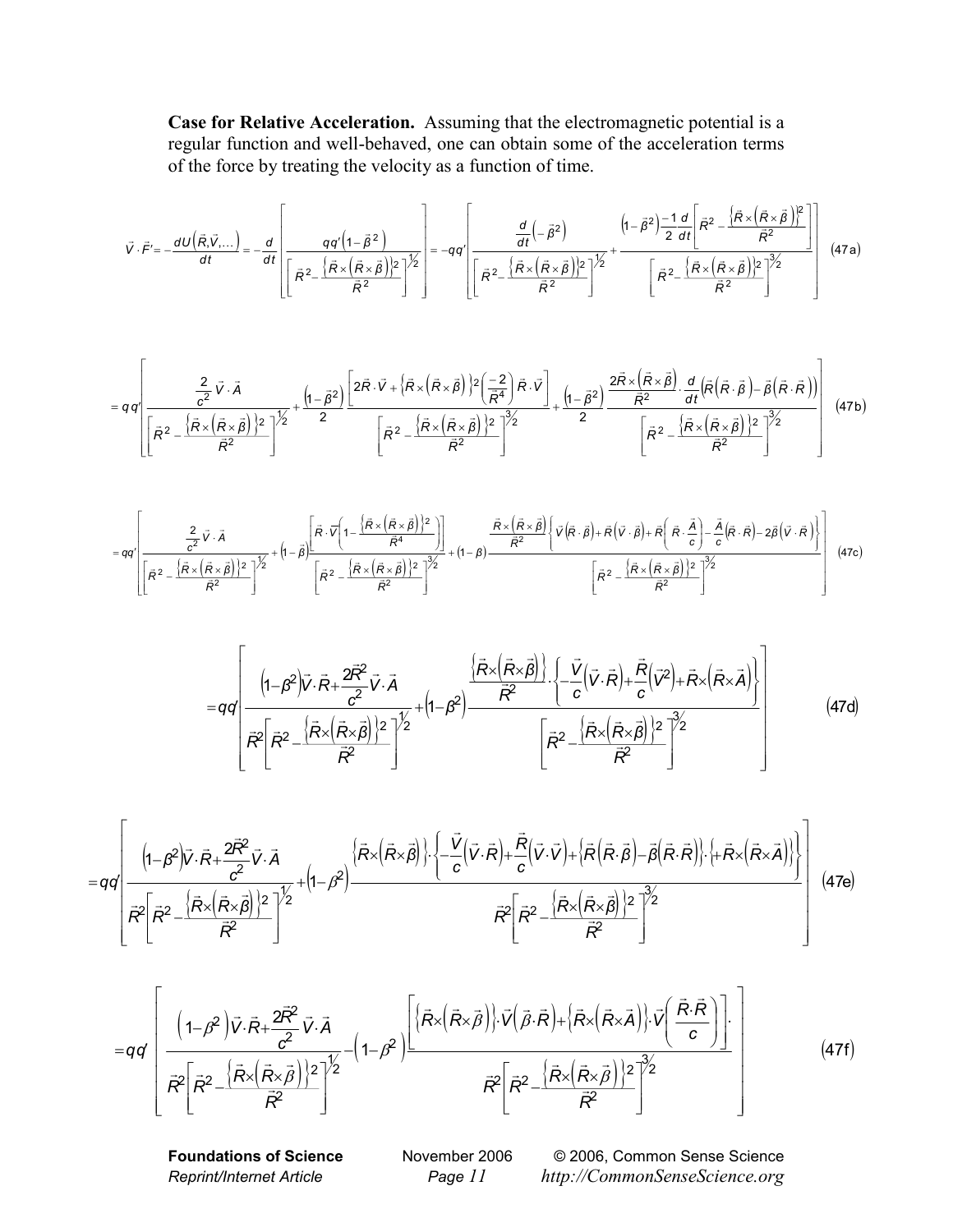where the following vector identities were used

$$
\vec{A} \times (\vec{B} \times \vec{C}) = (\vec{A} \cdot \vec{C})\vec{B} - (\vec{A} \cdot \vec{B})\vec{C} \n\vec{R} \cdot \vec{R} \times (\vec{R} \times \vec{B}) = (\vec{R} \cdot \vec{B}) (\vec{R} \cdot \vec{R}) - (\vec{R} \cdot \vec{R}) (\vec{R} \cdot \vec{B}) = 0 \n\vec{R} \cdot \vec{R} \times (\vec{R} \times \vec{A}) = (\vec{R} \cdot \vec{A}) (\vec{R} \cdot \vec{R}) - (\vec{R} \cdot \vec{R}) (\vec{R} \cdot \vec{A}) = 0
$$
\n(47g)

Thus the force, with some of the acceleration terms in it, is

$$
\vec{F}(\vec{R}, \vec{V}, \vec{A}, \ldots) = q q' \frac{\left(1 - \vec{\beta}^2\right) \vec{R} + \frac{2 \vec{R}^2}{c^2} \vec{A}}{\vec{R}^2 \left[\vec{R}^2 - \frac{\left\{\vec{R} \times \left(\vec{R} \times \vec{\beta}\right)\right\}^2}{\vec{R}^2}\right]^{1/2}} - q q' \left(1 - \vec{\beta}^2\right) \frac{\left(\vec{\beta} \cdot \vec{R}\right) \vec{R} \times \left(\vec{R} \times \vec{\beta}\right) + \left(\vec{R} \cdot \vec{R}\right) \vec{R} \times \left(\vec{R} \times \frac{\vec{A}}{c^2}\right)}{\vec{R}^2 \left[\vec{R}^2 - \frac{\left\{\vec{R} \times \left(\vec{R} \times \vec{\beta}\right)\right\}^2}{\vec{R}^2}\right]^{3/2}}
$$
\n(48)

This force in the limit of constant velocity, *i.e.*  $\vec{A} = 0$ , corresponds to the covariant relativistic electrodynamic force of equation (12) based on Maxwell's equations [9b *p.* 555 or 9c *p.* 560]. Note that the second group of terms in the equation for the force is responsible for the curling corkscrew type of motion of moving charges as seen in plasma currents in fluorescent lights and plasma lightning balls sold at many gift shops. Figure 5 shows the curling corkscrew motion of charge due to the electrodynamic force for constant velocity. In general there is a second smaller scale curling motion superimposed upon the first due to acceleration.



**Foundations of Science** November 2006 © 2006, Common Sense Science *Reprint/Internet Article Page 12 http://CommonSenseScience.org*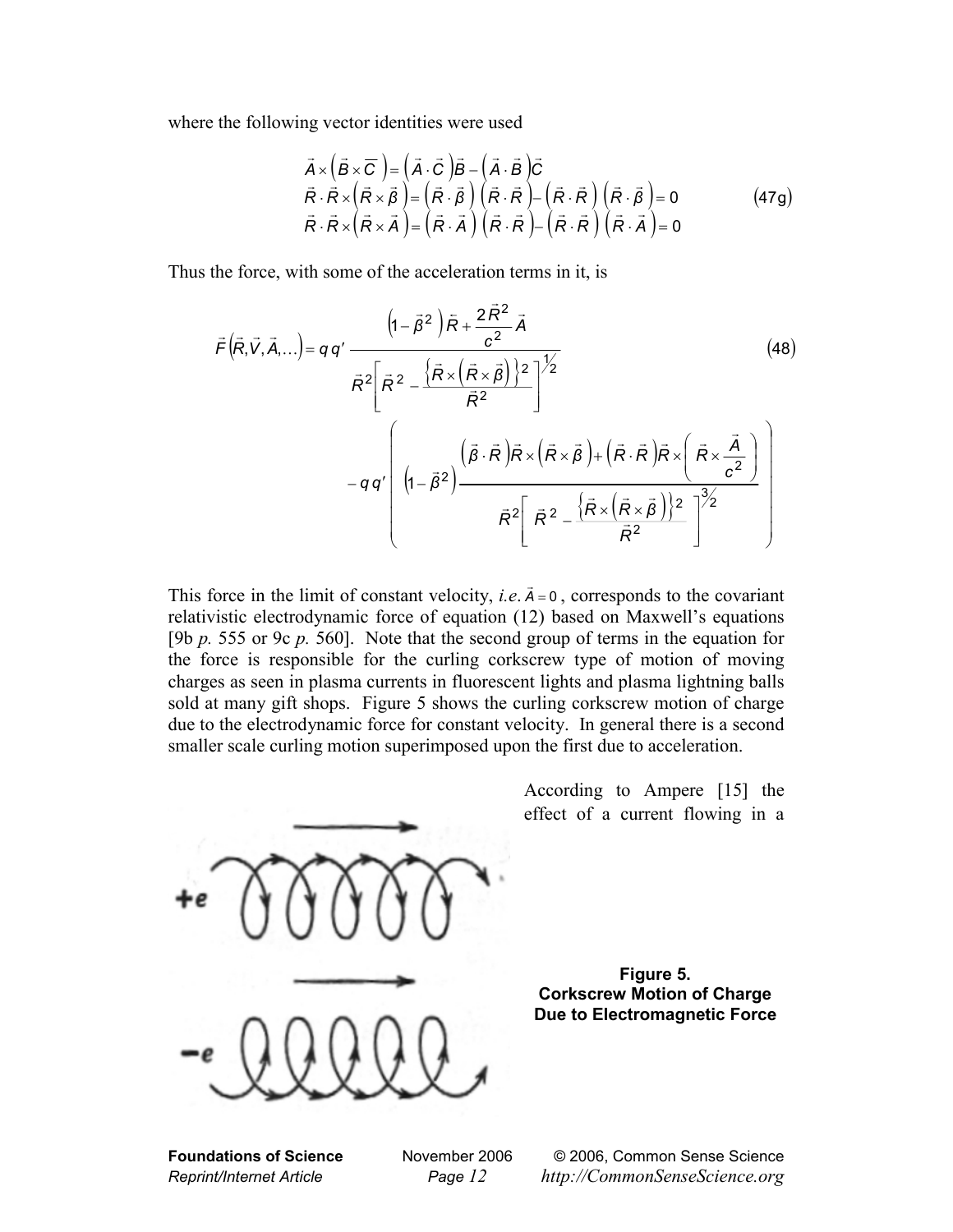circuit twisted into small sinuosities is the same as if the circuit were smoothed out. For  $\bar{v}^2/c^2 \ll 1$  and  $aR/c^2 \ll 1$  this is true, but not for relativistic velocities  $v/c \sim 1$ . *Thus the force between two moving charges is increased due to the reduction of the effective distance R between the charges due to the spiraling motion of each charge according to the*  $\vec{R} \times (\vec{R} \times \vec{v}/c)$  *term in the electromagnetic force.*

## **SUMMARY OF RESULTS**

A universal electrodynamic force law for elastic finite-size charged particles was derived by simultaneously solving, by substitution, a complete set of the fundamental empirical laws of classical electrodynamics, *i.e.* Gauss's laws, Ampere's law, Faraday's law, and Lenz's law assuming Galilean invariance. The mathematics of the derivation and Hooper's experimental results require that the electrodynamic force be a local contact force based on the electromagnetic fields being an extension of the charges. The Lorentz force law is derived from Galilean invariance implying that it is not a fundamental law of electrodynamics.

This newly derived version of Weber's force law appears to be fully "relativistic" without any reference to Einstein's Special Relativity Theory or retarded fields. It accounts for relativistic effects including radiation (in Part 4).

This approach deals with a number of loose ends in electrodynamics. It derives the Lorentz force from Galilean invariance. It deals with real elastic particles with finite size and self fields. It does not use fictitious action-at-a-distance forces between point particles, but uses real contact forces based on the physical extension of charges via the charge's fields. It satisfies Mach's principle which Einstein was never able to do with special relativity by using Lenz's law. It uses the Galilean transformation based upon causality. It conserves energy and momentum 100% of the time compared to quantum electrodynamics which depends on the uncertainty principle to allow it to escape these conservation laws for brief periods of time. It only depends on the relative distance  $\vec{R}$ , the relative velocity  $\vec{V}$ , the relative acceleration  $\vec{A}$  and the relative  $d\vec{A}/dt$  between the interacting charges implying that the force has the same value for all observers irrespective of their states of motion or of their inertial frame of reference. It is a proper relativistic theory according to the classical definition, because it only depends on relative coordinates.

## **References**

- 9a. J. D. Jackson, **Classical Electrodynamics** (John Wiley and Sons, Inc., New York, 1962).
- 9b. J. D. Jackson, **Classical Electrodynamics-Second Edition** (John Wiley and Sons, Inc., New York, 1975).

| <b>Foundations of Science</b>   | November 2006 | © 2006, Common Sense Science  |
|---------------------------------|---------------|-------------------------------|
| <b>Reprint/Internet Article</b> | Page 13       | http://CommonSenseScience.org |